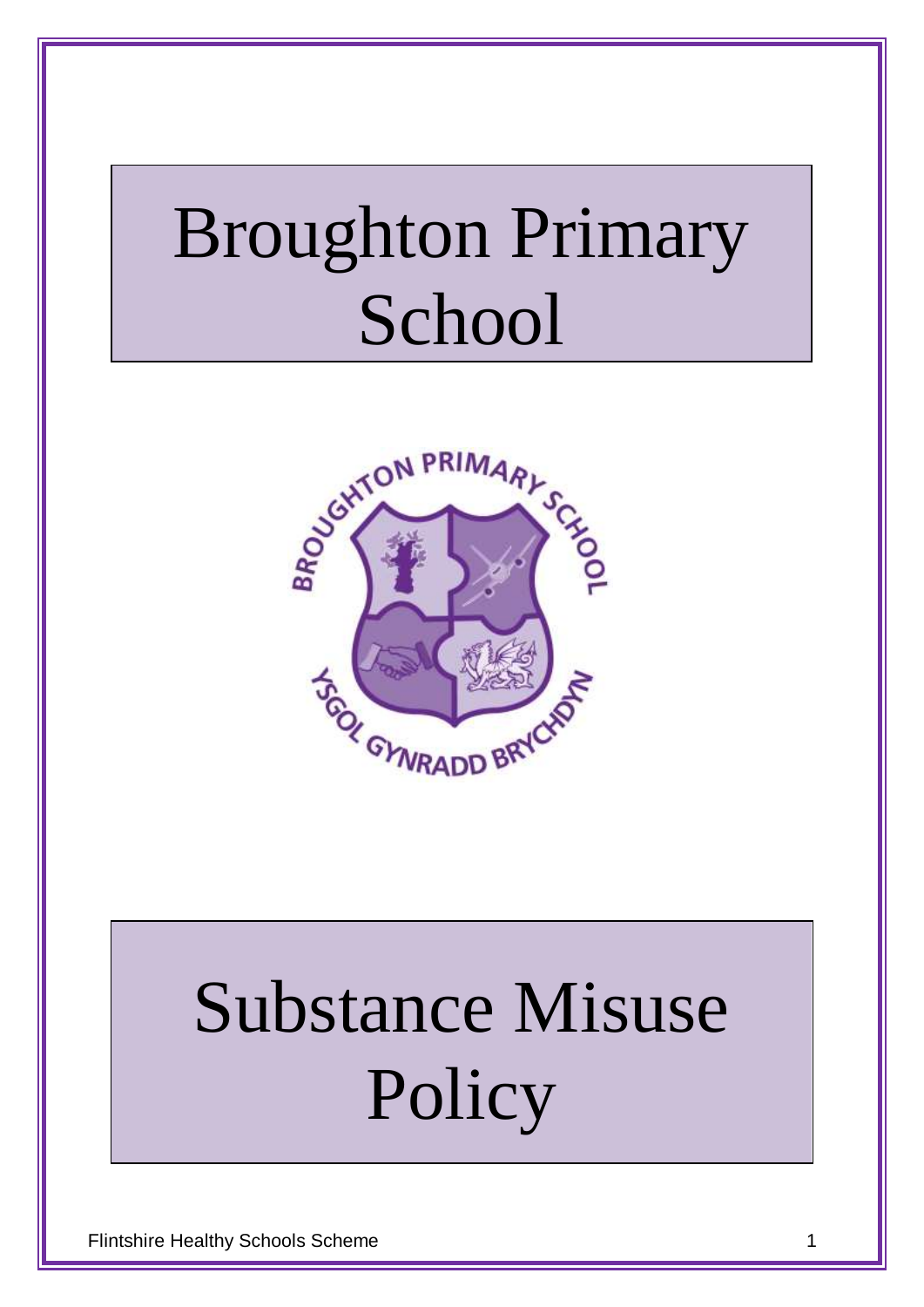#### **1. Introduction**

The Welsh Government's (WG) 10-year strategy, *Working Together to Reduce Harm*, establishes the parameters of how substance misuse can be addressed. The Preventing harm priority action area within *Working Together to Reduce Harm* aims to help children, young people and adults resist or reduce substance misuse by providing education about the damage that substance misuse can cause to their health, their families and the wider community. This includes delaying the age that children and young people start drinking. It also includes action to identify people at risk of substance misuse and/or in need of support and signposting to further information, support or diversion activities.

We participate in Flintshire Healthy Schools Scheme and recognise the value of taking a whole school approach which includes curriculum, school environment, ethos, leadership and community links.

#### **2. Definition of a Substance**

The standard definition of a drug or substance used for this policy is - *'A substance is something people take to change the way they feel, think or behave'(* United Nations).

A defined range of the substances covered by the policy should include:

- tobacco,
- e-cigarettes,
- alcohol.
- over the counter medicines.
- prescription only medicines such as anabolic steroids and benzodiazepines
- illegal substances such as heroin, cocaine, ecstasy, amphetamines, LSD, cannabis, magic mushrooms
- volatile substances such as aerosol propellants, butane, solvents and glues 'legal highs'.

Many drugs are lawfully carried as medicines. There is a clear policy on the administration of medicines. There is an LA Policy and Guidance in respect of Administration of medicines in schools and early years settings is available. If pupils supply prescription drugs to others in school, they are acting unlawfully and therefore this policy will apply.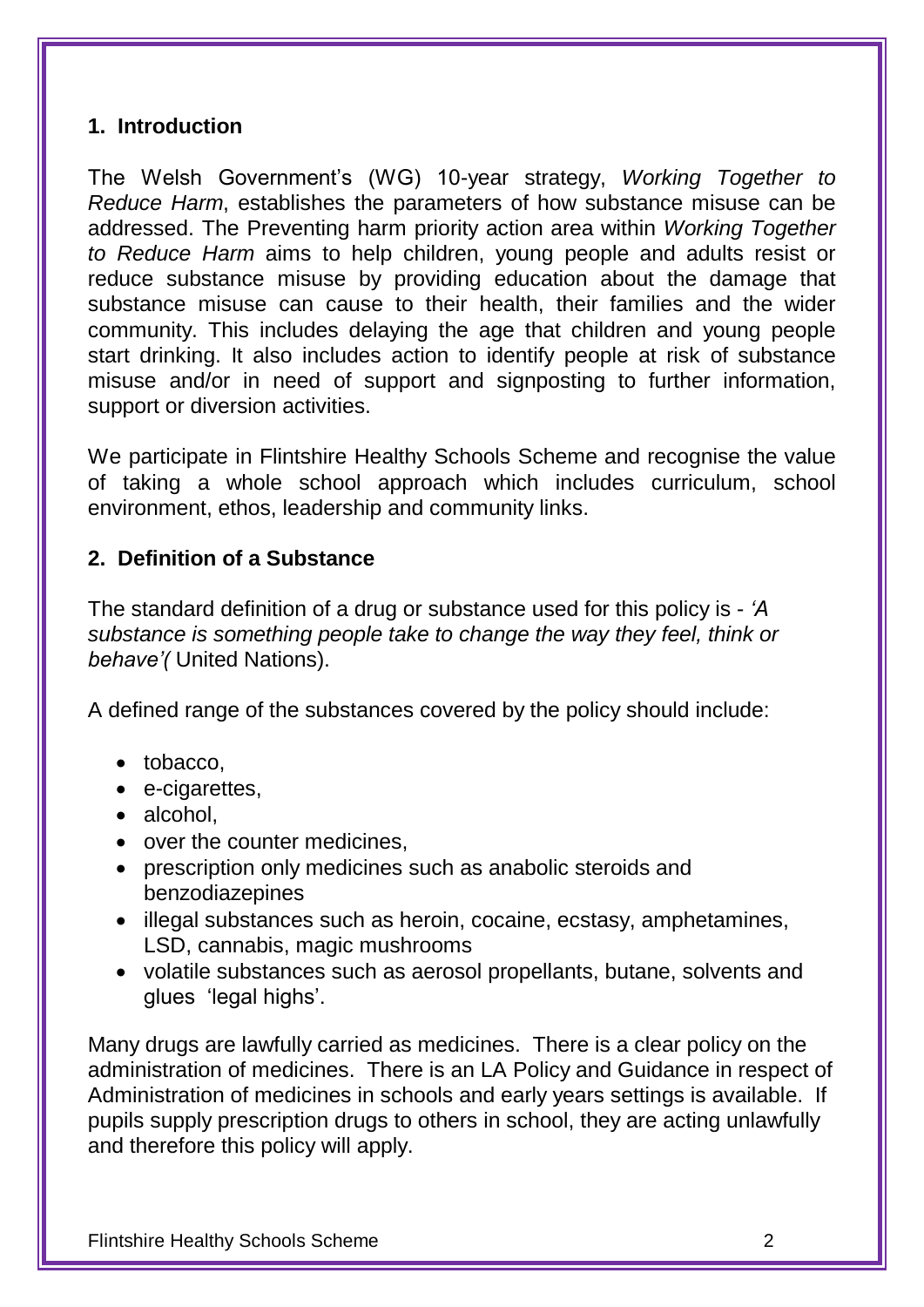#### **3. Aim**

To empower children and young people to make responsible and well informed decisions about substances used and or misused within society. We aim to be sensitive and respect differences whilst enabling pupils to understand the risks associated with substance use and misuse.

#### **4. Objectives**

- To actively participate in the Flintshire Healthy School Scheme and ensure Broughton Primary school is a smoke free environment
- To ensure contractors / organisations / individuals using, visiting or working on school premises agree to comply with the Substance Misuse Policy, ensuring the site remains smoke free
- The school will not permit smoking in any part of the premises, entrances or grounds at any time, by any person regardless of their status or business with the school. This policy extends to the use of the building outside school hours.
- The use of electronic cigarettes is also not permitted on the school premises and grounds. Whilst it is recognised that their use may be of benefit in tobacco cessation, this is not yet evidenced. Further, their resemblance to traditional products could create an unwanted perception by others. Reports from Fire Services indicate that these devices present a potential fire hazard. Until further guidance is received from NICE, these products are to be treated as traditional tobacco products.
- To increase pupils' knowledge and understanding of substance misuse
- To provide consistent messages about substance misuse within and outside of the taught curriculum
- To manage substance related incidents with due regard for our legal obligations
- Support staff who want to quit smoking by ensuring relevant information is available / displayed e.g. Stop Smoking Wales Helpline 0800 085 2219 / [www.stopsmokingwales.com](http://www.stopsmokingwales.com/) or Flintshire County Council Occupational Health
- Raise awareness among parents and share information as appropriate e.g. National No Smoking Day, Alcohol Awareness Day

Flintshire Healthy Schools Scheme 3 3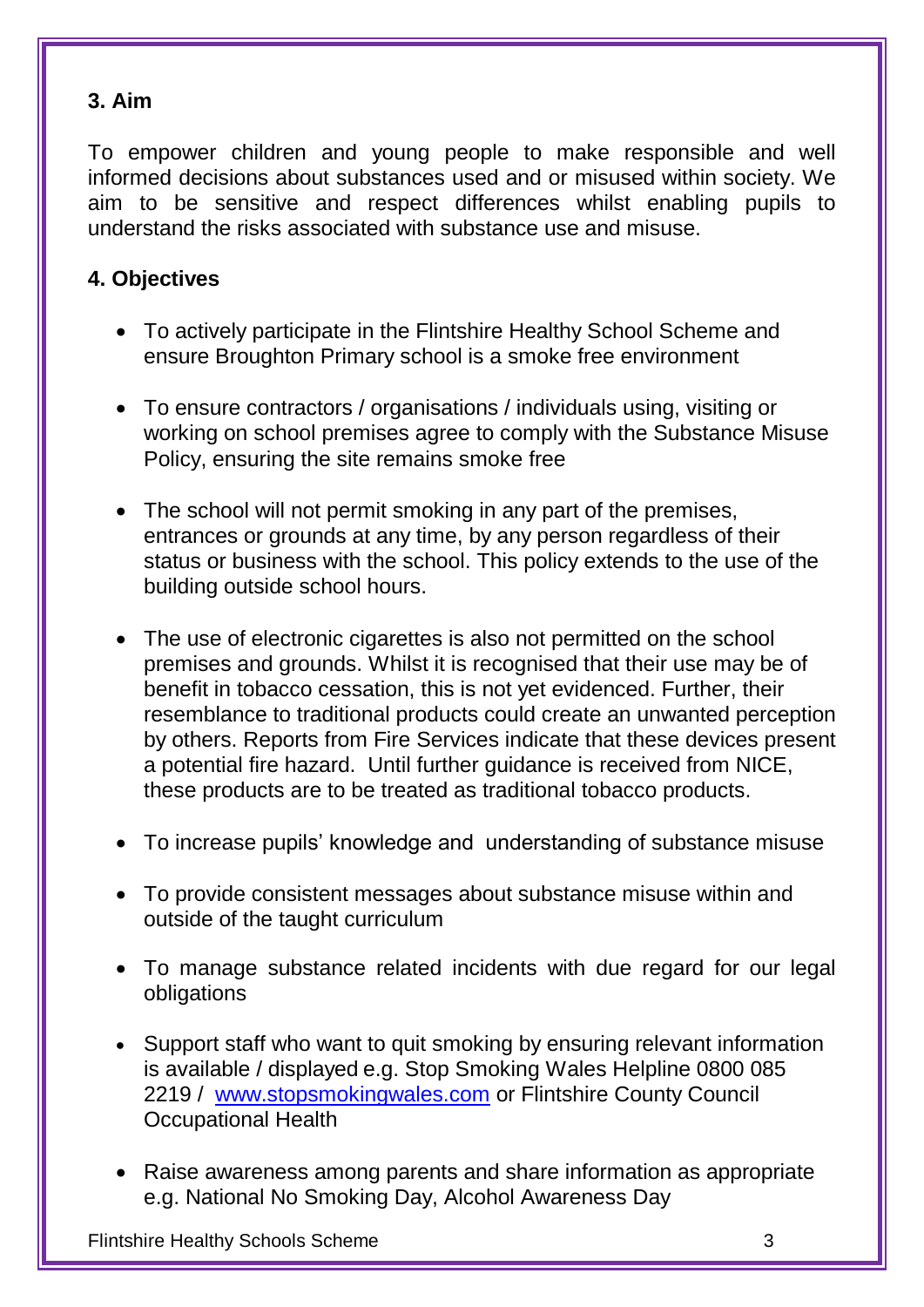#### **5. Implementation**

The Head teacher and Governing Body have ultimate responsibility for the implementation of the Substance Misuse Policy and management of incidents or disciplinary procedures.

At Broughton Primary school, the member of staff with responsibility for Substance Misuse is the Healthy schools Co-ordinator.

The school Governors will review this policy in line with the review policy cycle. Governors may also be involved in disciplinary proceedings as and when required.

#### **6. Curriculum**

Effective Substance Misuse Education will enable children and young people at Broughton Primary school to make responsible informed choices about their lives. It will not be delivered in isolation; this will reflect the approach within the Personal and Social Education (PSE) Framework for Wales, which underpins this Policy.

|              | <b>Foundation Phase</b>                                                                          |                                                                                     |  |
|--------------|--------------------------------------------------------------------------------------------------|-------------------------------------------------------------------------------------|--|
|              | SME is expressed through the skills of well-being, children should be<br>given opportunities to: |                                                                                     |  |
|              | develop an understanding about dangers in the home and the<br>outside environment                |                                                                                     |  |
|              | understand that medicines are taken to make them better, but<br>$\bullet$                        |                                                                                     |  |
|              | that some drugs are dangerous                                                                    |                                                                                     |  |
| <b>Key</b>   | <b>PSE Framework</b>                                                                             | <b>Science</b>                                                                      |  |
| <b>Stage</b> |                                                                                                  |                                                                                     |  |
| $\mathbf{2}$ | Learners should be given the<br>opportunities to:                                                | Learners should be given the<br>opportunities to study:                             |  |
|              | to increasing responsibility<br>$\bullet$<br>for keeping the mind and<br>body safe and healthy   | • The effect on the human<br>body of some drugs, e.g.<br>alcohol, solvents, tobacco |  |
|              | and to understand                                                                                |                                                                                     |  |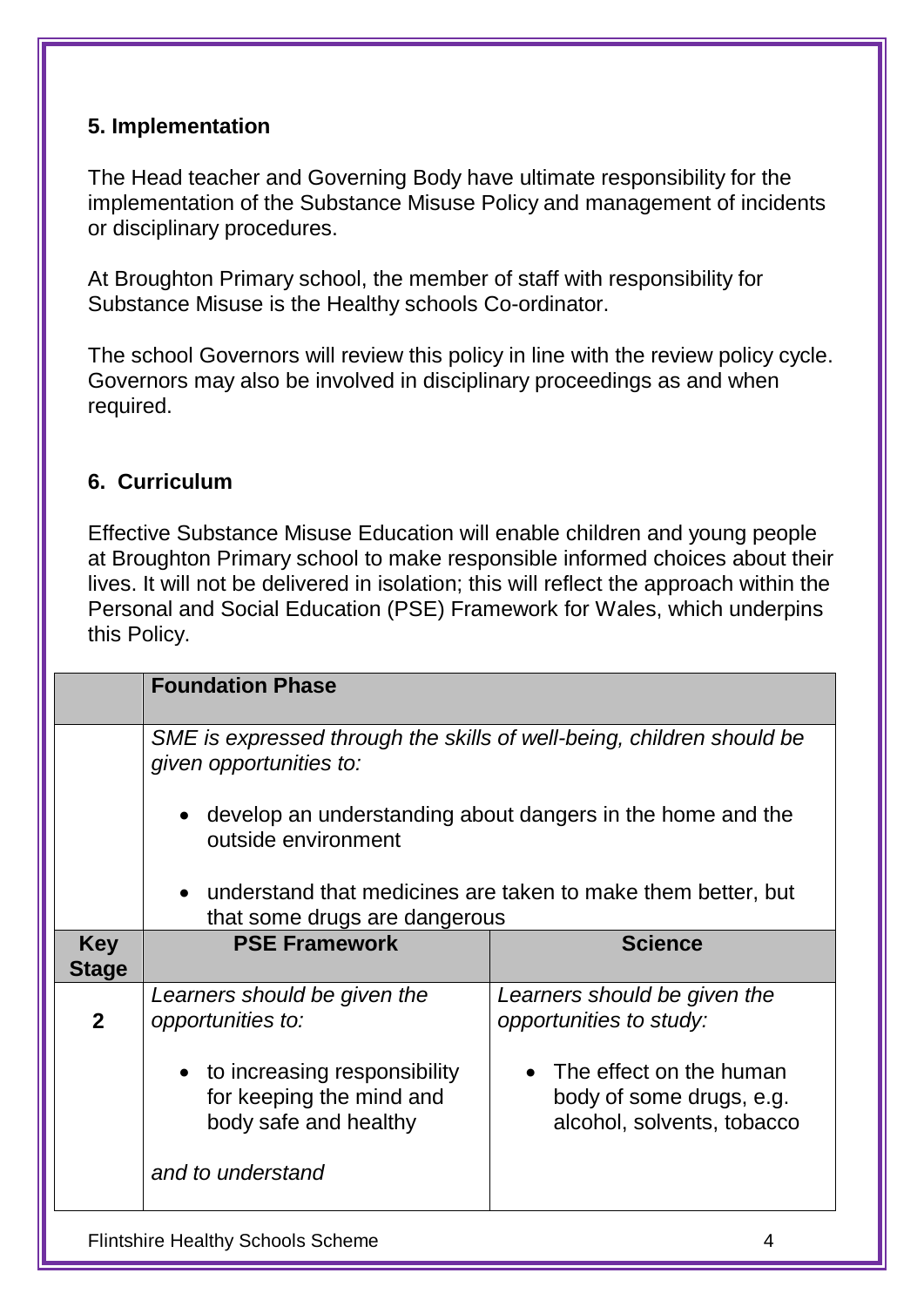harmful effects both to themselves and others of tobacco, alcohol and other legal and illegal substances

Largely, education about Substance Misuse will take place in PSE and Science lessons but will also be delivered through other subjects including English, Welsh and Drama.

#### **6.1 Delivery**

At Broughton Primary school, pupils will learn about Substance Misuse Education using approaches that provide:

- Consistent accurate information presented simply and clearly
- Informative and accessible reading material
- Access to peers and credible adult experts, in addition to teachers
- Stimulating and enjoyable tasks
- Appropriate challenges in an atmosphere, where they feel secure enough to play a full and active part.

#### **6.2 Use of outside Speakers**

Where people from external agencies are invited into the school they are 'visitors' and will be seen as contributing to the school's agreed programme and not replacing it. Visitors delivering Substance Misuse Education will be involved in the planning of the full programme and contribute their specific expertise where required e.g Police School Liaison Officer.

#### **7. Training**

SMT will ensure that there is adequate training and resources for all staff involved in the delivery of the aims and objectives of the Substance Misuse Policy.

#### **8. Complaints Procedure**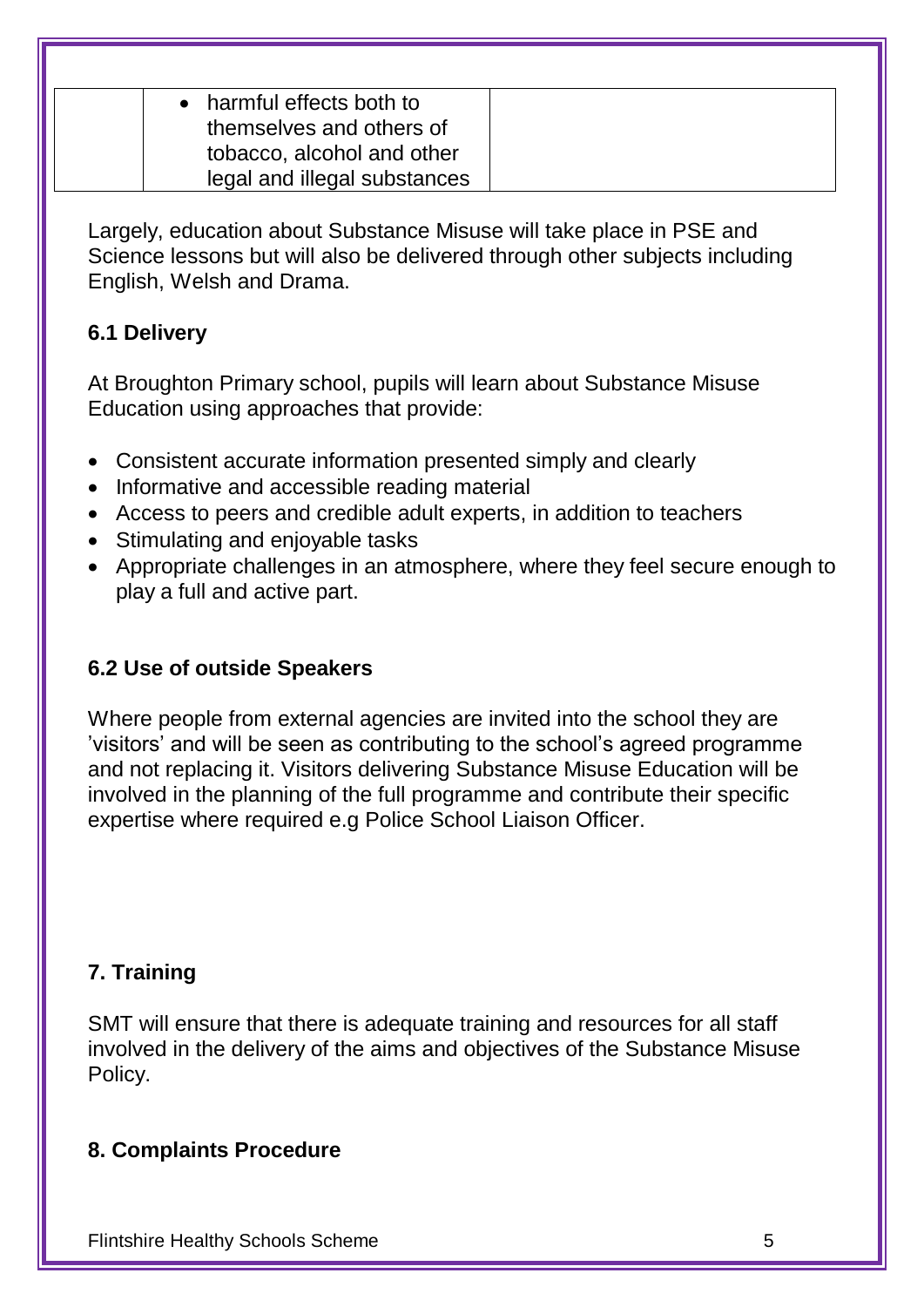Any complaints about Substance Misuse Education will be made to the Senior Management Team, who will report to the Governors.

#### **9. Media Contact**

Staff at Broughton Primary will not report incidents and/or issues concerning Substance Misuse to the local press and media generally. The Head teacher, in consultation with the LEA and Governors will deal personally with all media matters. All media enquiries will be to be referred to the Flintshire County Council Press Office.

#### **10. Procedures for dealing with an incident**

Staff who become aware of difficulties and/or incidents involving pupils and drugs will inform the responsible staff member. The responsible staff member will then notify the head teacher. The response will depend on the type and degree of risk, with some situations requiring immediate action (schools may wish to link this into their 'School Management of Emergencies policy, procedures and guidance' document.

#### **Immediate action is needed when there is a clear risk to safety, for example:**

| <b>Example</b>                        | <b>Action</b>                        |
|---------------------------------------|--------------------------------------|
| An adult collecting a child or young  | Apply locally agreed child           |
| person appears to be under the        | protection procedures, involve       |
| influence of drink and/or drugs       | the police if adult is aggressive    |
| A child or young person/adult         | <b>Consider obtaining medical</b>    |
| appears ill or unsafe as a result of  | advice, note relevant facts and      |
| substance misuse                      | inform parent/carer                  |
| Substances are being supplied on,     | <b>Contact police</b>                |
| or near premises                      |                                      |
| There is ready access to controlled   | <b>Contact police</b>                |
| drugs                                 |                                      |
| The premise has potentially           | Arrange safe removal of litter       |
| hazardous substance misuse            | according to the school litter       |
| related litter e.g. needles, syringes | picking / clinical waste / control   |
|                                       | of infection risk assessments        |
|                                       | and controls / procedures.           |
|                                       | <b>Review school risk assessment</b> |
|                                       | in accordance with required          |
|                                       | standards of control.                |
|                                       | Involve police if related to illegal |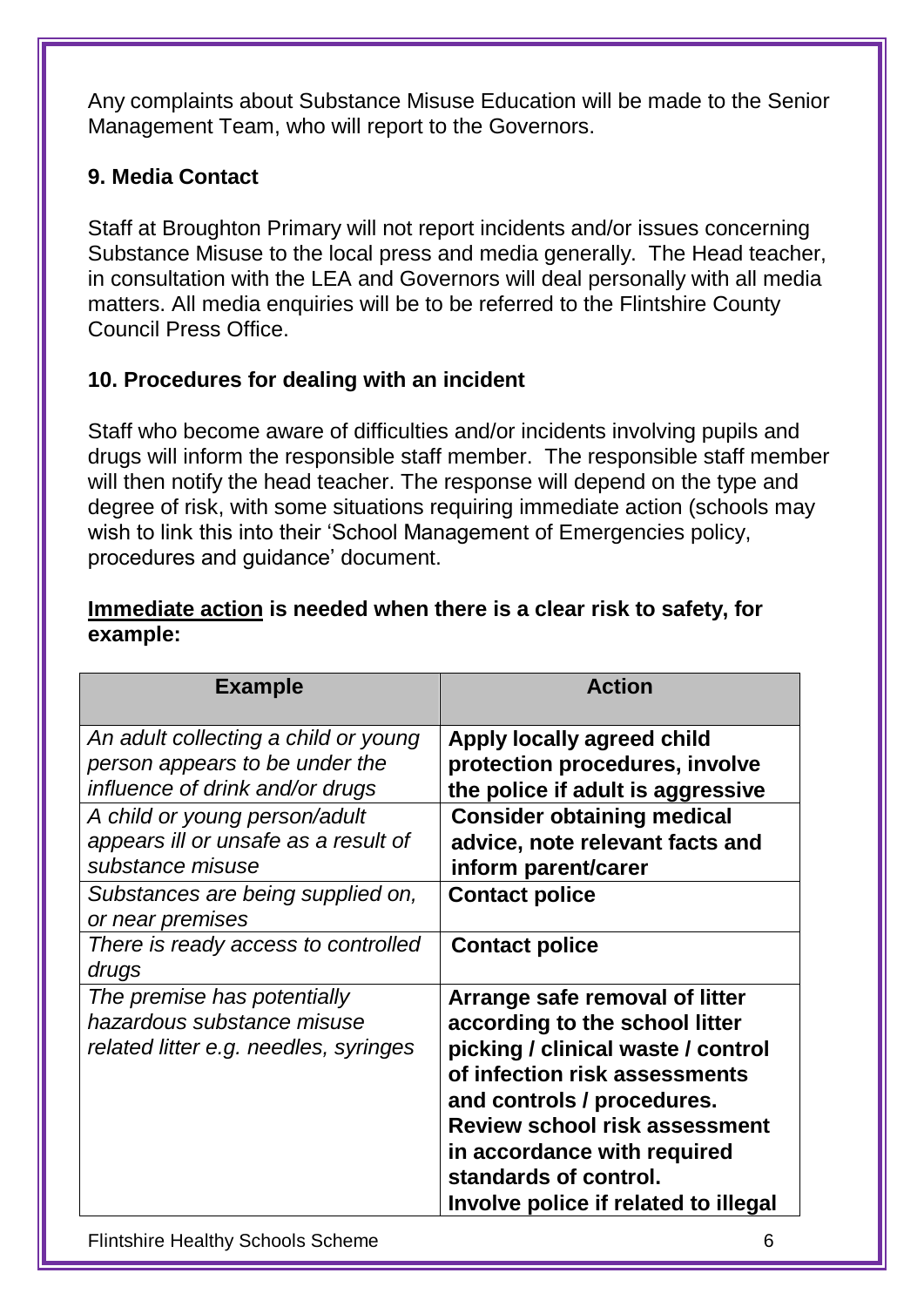|                                                                                                               | substance misuse.<br><b>Report the incident to Corporate</b><br><b>Health and Safety Unit</b>    |
|---------------------------------------------------------------------------------------------------------------|--------------------------------------------------------------------------------------------------|
| Substance misuser/s behaving                                                                                  | Seek urgent police assistance to                                                                 |
| aggressively                                                                                                  | remove                                                                                           |
| A child/young person discloses that<br>they are misusing drugs or their<br>parent or other family members are | <b>Contact social services or</b><br>specialist substance misuse<br>service for advice on how to |
| misusing drugs                                                                                                | respond.                                                                                         |

#### **Less immediate action e.g. observation, interview, consultation with other agencies, continued monitoring, may be appropriate when there are:**

- Generalised allegations or concerns about a particular pupil or family
- Refuted/inconsistent disclosures
- Concerns but no evidence of substance misuse or related harmful or criminal conduct (such as supply of drugs or other harmful substances)
- Concerns but no evidence of immediate risk to safety.

#### **Actions requiring referral to other organisations include:**

- Investigation of criminal activity, including searching persons or personal property
- Apart from immediate first aid, any health or medical emergency which should be attended by appropriate medical personnel
- Assessment and providing support and services to vulnerable or troubled children and families are matters for social services
- Counselling and drug treatment programmes require trained staff, normally accessible through social services, health or specialist substance misuse services.

#### **11. Contact with Parents**

There will be a reasonable attempt to contact parents to inform them that a search will take place. Parents will be informed of any drug related incident unless:

- There are child protection concerns
- It would interfere with a school investigation
- It would interfere with a police investigation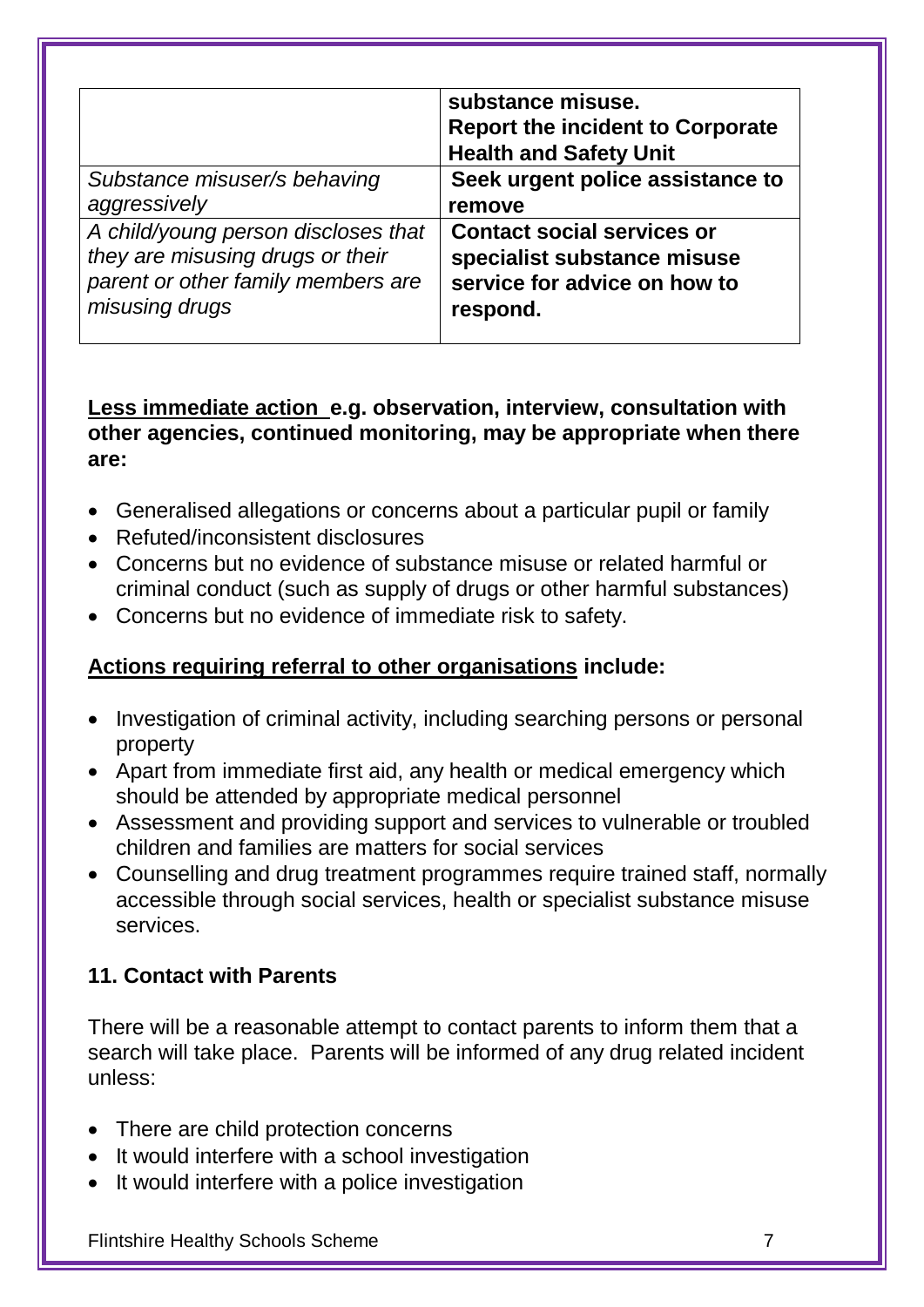• It could result in greater harm to the child for another reason.

#### **12. Contact with Police**

There are three main levels of response that the Police can provide when responding to incidents of substance misuse:

- 1. Collection and administration of any suspected substances
- 2. Partnership investigation;
- 3. Formal police investigation.

For ALL substance misuse incidents the school will involve the School Community Police Officer and not the emergency police. If they are not available and if the situation is an emergency, then a 999 call may be necessary for a quicker response.

#### **13. Procedure for Dealing with a Pupil after an Incident**

Staff who become aware of difficulties and/or incidents involving pupils and substances will inform the head teacher.

The response will depend on the type and degree of risk, with some situations requiring immediate action and others requiring time for assessment of information, seeking advice and the involvement of other agencies. In all cases the safety and security of pupils is a priority.

If a pupil is at risk because of impaired mental state, parents should be contacted and required to take control of their child. Failing that, any emergency contact will be asked to assist. Alternatively social services and police can be called for advice.

#### **13.1 Recording of Incidences**

At Broughton Primary school the system for recording an incident will include accurate factual records of all Substance Misuse and related incidents using:

• Record of meeting / Discussion Form

The record of the incident and interview will be signed and dated by the responsible member of staff / Police, including at least one witness.

#### **13.2 Out of School Procedures**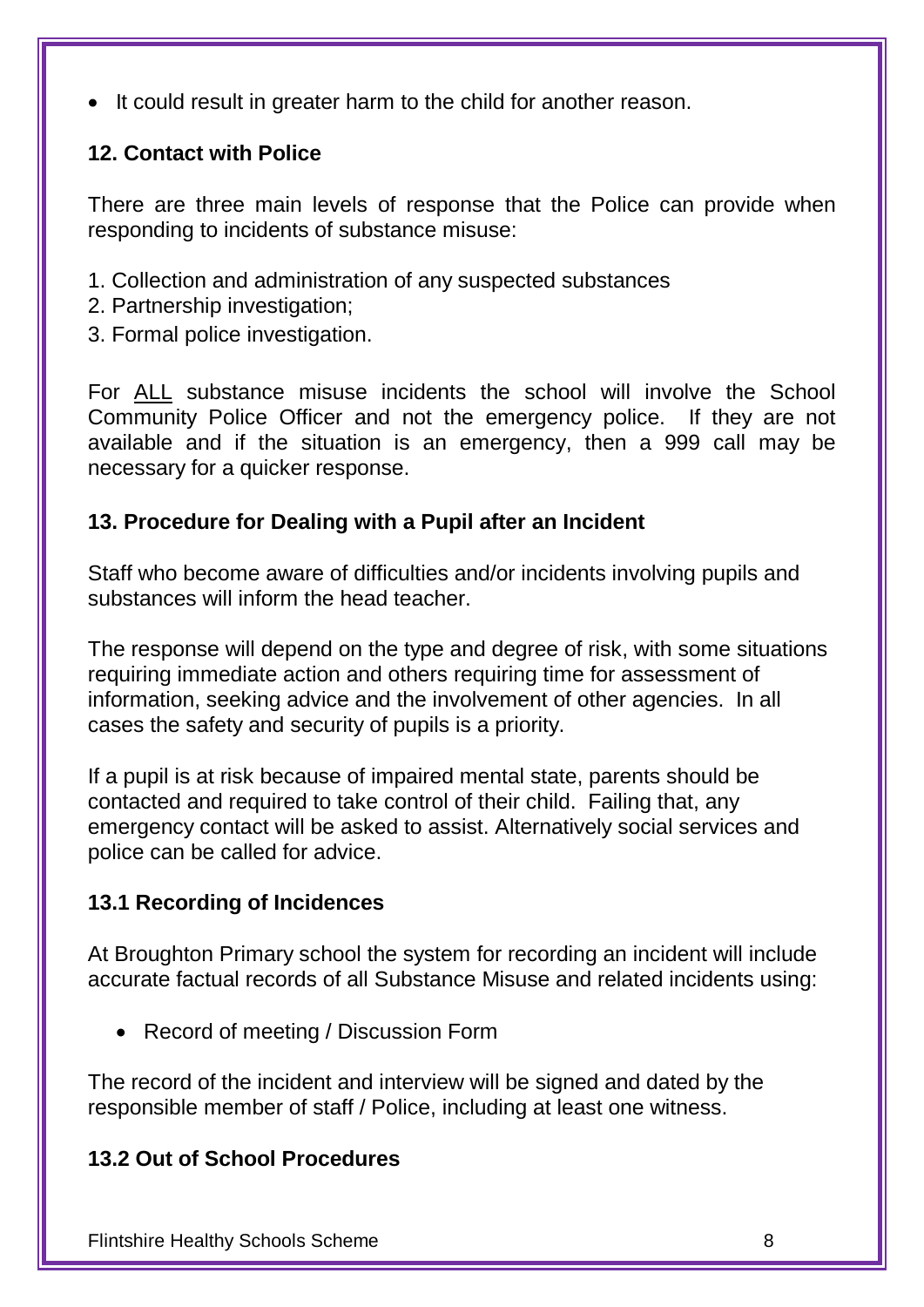The school has no role in dealing with drug incidents outside school hours and premises other than:

- On school trips and visits, when the same rules and procedures will be applied as far as is reasonable and practicable
- By passing information onto relevant agencies when the safety or well being of a pupil is threatened
- To assist police in preventing the use of land surrounding the school for drug trading.
- Safely removing the debris, needles, sharps from site according.

#### **14. Safeguarding & Confidentiality**

Teachers will not promise confidentiality. The boundaries of confidentiality will be made clear to pupils. It may be necessary to invoke local Child Protection Procedures if a pupil's safety or welfare (or that of another pupil) is under threat. If a pupil discloses information which is sensitive, not generally known, and which the pupil asks not to be passed on, it will be discussed with a senior member of staff. Confidentiality may be broken against the wishes of the person confiding the information when necessary:

- where there is a children and young people safeguarding issue
- where the life of a person is at risk or there is risk of serious harm to others
- when criminal offences are disclosed.

Every effort will be made to secure the pupils agreement to the way in which the school intends to use any sensitive information.

#### **15. Procedure for Dealing with Incidents Involving Staff**

Substance Misuse related incidents involving staff is subject to Flintshire County Council's Employment and Disciplinary Policy and Procedures.

#### **16. Procedure for Dealing with Adults (not staff)**

Broughton Primary School will not release pupils into the care of other adults where there is a possibility of harm to that pupil. Where there is evidence that parents or carers arriving at school to collect pupils are under the influence of drugs or alcohol, Social Services or Police will be contacted in line with the Child Protection Policy.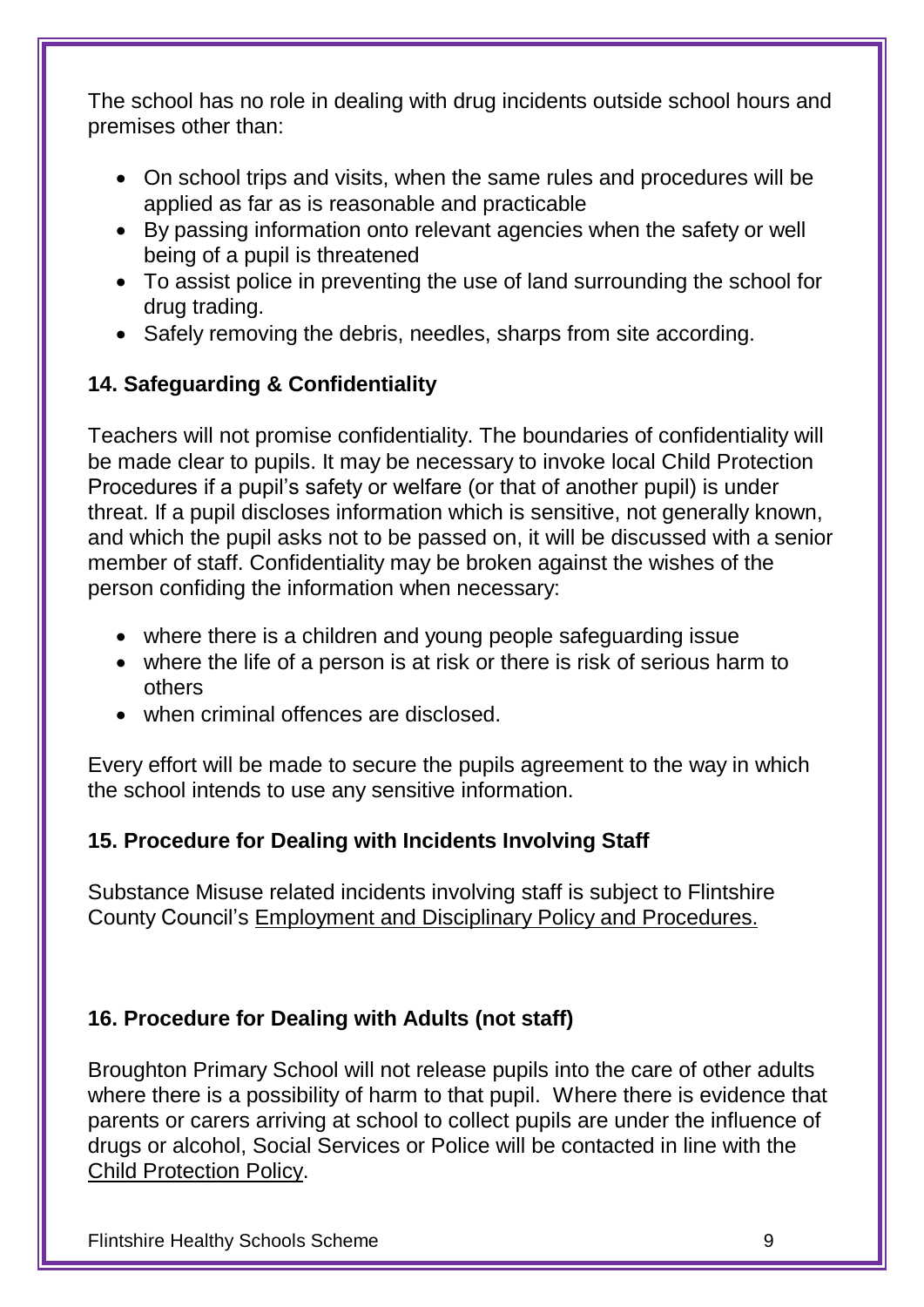Where a parent or visitor is / or appears to be under the influence of a substance on the school premises and they will be asked to leave immediately. The parent /visitors safety will be ensured, with supervision if necessary, provided this can be achieved without putting employees or others at risk of physical harm. Where illegal substances are involved, Police will be informed.

#### **17. Procedure for discovery of substances or substance related paraphernalia on school grounds**

Where a suspected substance is found or recovered within the confines of a school, the Police School Crime Beat Policy recommends the following:

- The head teacher will be informed
- If someone is in possible danger or is likely to be at risk of harm ring 999
- Contact the School Community Police Officer for disposal and advice re - future action
- $\bullet$  If the School Community Police Officer is not available the local police station should be contacted. Explain the situation and ask for an incident number
- Ensure that the seizure is witnessed in corroboration with another member of staff
- Store it in a suitable location pending police arrival
- An Incident report form will be completed, with witness signatures
- Staff should not attempt to analyse or taste any unidentified substance
- Education with pupils

If needles, syringes or substance related paraphernalia are found on our school premises:

- The head teacher will be informed
- The paraphernalia will be placed in a sharps box, using protective clothing and equipment referred to in the school guidance document 'safe handling and disposal of needles' and in accordance with the school's risk assessment (this will include gloves and tweezers or other implement to avoid direct handling / puncture wound).
- Environmental Services will be contacted to empty the box (disposal contacts are to be found in the above school guidance document)
- Inform the School Community Police Officer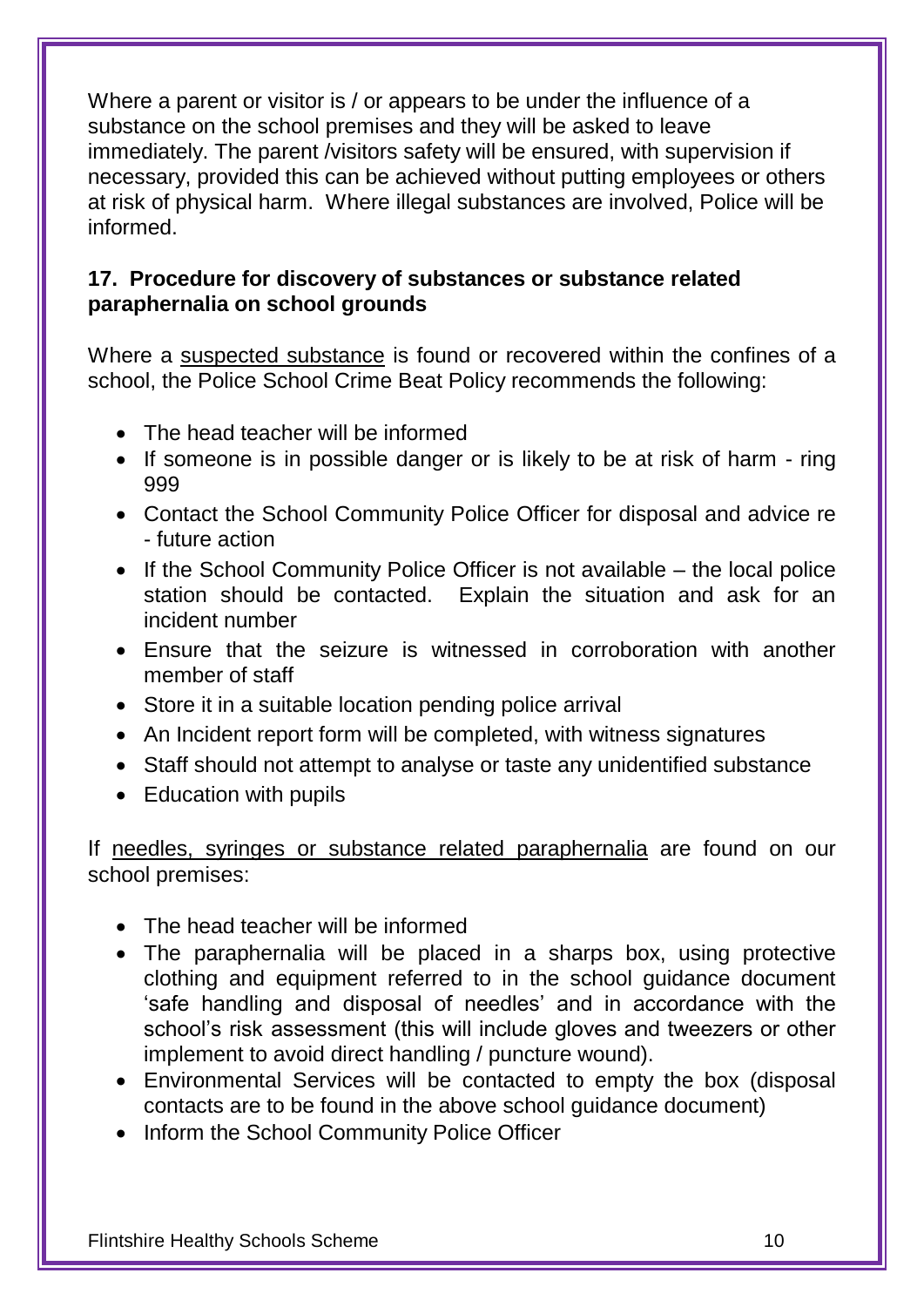- Incident report form will be completed (and forwarded to eg Corporate Health and Safety Unit as a hazardous incident on the Accident Incident Report Form.
- Education with pupils

#### **17.1 Volatile Substances**

Broughton Primary school is responsible for the controlled use and security of Volatile Substances such as aerosol propellants, butane, solvents and glues 'legal highs' where they are authorised for use for curriculum purposes, in accordance with relevant CLEAPSS Risk Assessments.

#### **18. Equality**

As an employer and provider of services Broughton primary School will not unlawfully discriminate on grounds of age, disability, gender reassignment, marriage or civil partnership, pregnancy and maternity race, religion or belief, sex, sexual orientation, or on the grounds of Welsh language.

All pupils, their parents and guardians, volunteers, staff and school governors are valued and will be treated with dignity and respect. The school will not tolerate any form of discrimination, harassment or victimisation.

We will work across our school community to ensure our commitment to equality and fairness is shared and take steps to ensure that our school is accessible, welcoming and inclusive.

#### **19. Monitoring and Evaluation**

- Opportunities will be provided which will enable pupils to participate and evaluate what they have learnt according to their age, needs and ability
- Parents will be invited to feedback their ideas for improvements on a regular basis both verbally and through questionnaires
- School Council are responsible for the child friendly version of this policy
- Progress will be monitored at regular intervals by SMT and governors: specific issues will be discussed at staff meetings as appropriate.

#### **20. References**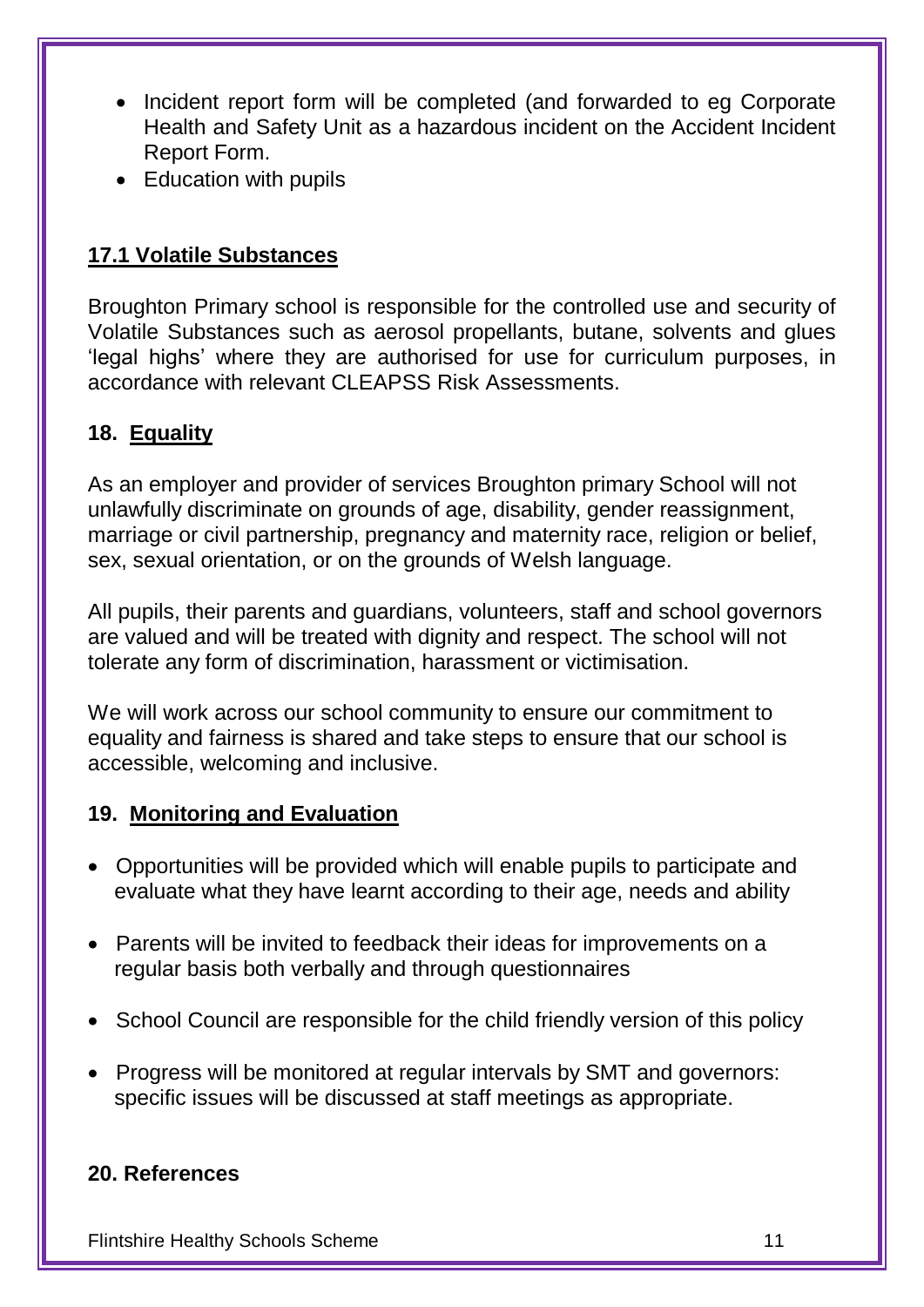Working Together to Reduce Harm - The Substance Misuse Strategy for Wales 2008 – 2018

Guidance for Substance Misuse Education (2013)

Personal and Social Education Framework (2008)

The Framework for Children's Learning for 3 to 7 Year Olds in Wales (2008)

School Crime Beat Policy – A Protocol for Police Supporting Schools with Incidents for Crime and Disorder. A Reference Document for School

Flintshire County Council Model Health & Safety Policy

Infection Control in Primary and Secondary Schools (available on moodle)

Safe Handling and Disposal of Needles (available on moodle)

School Guide to Managing Emergencies (LEA)

Managing Medicines in Schools and Early Years (available on moodle)

Accident (and Incident) Reporting Procedures (available on moodle)

The Smokefree Premises etc (Wales) Regulations (2007) National Assembly for Wale